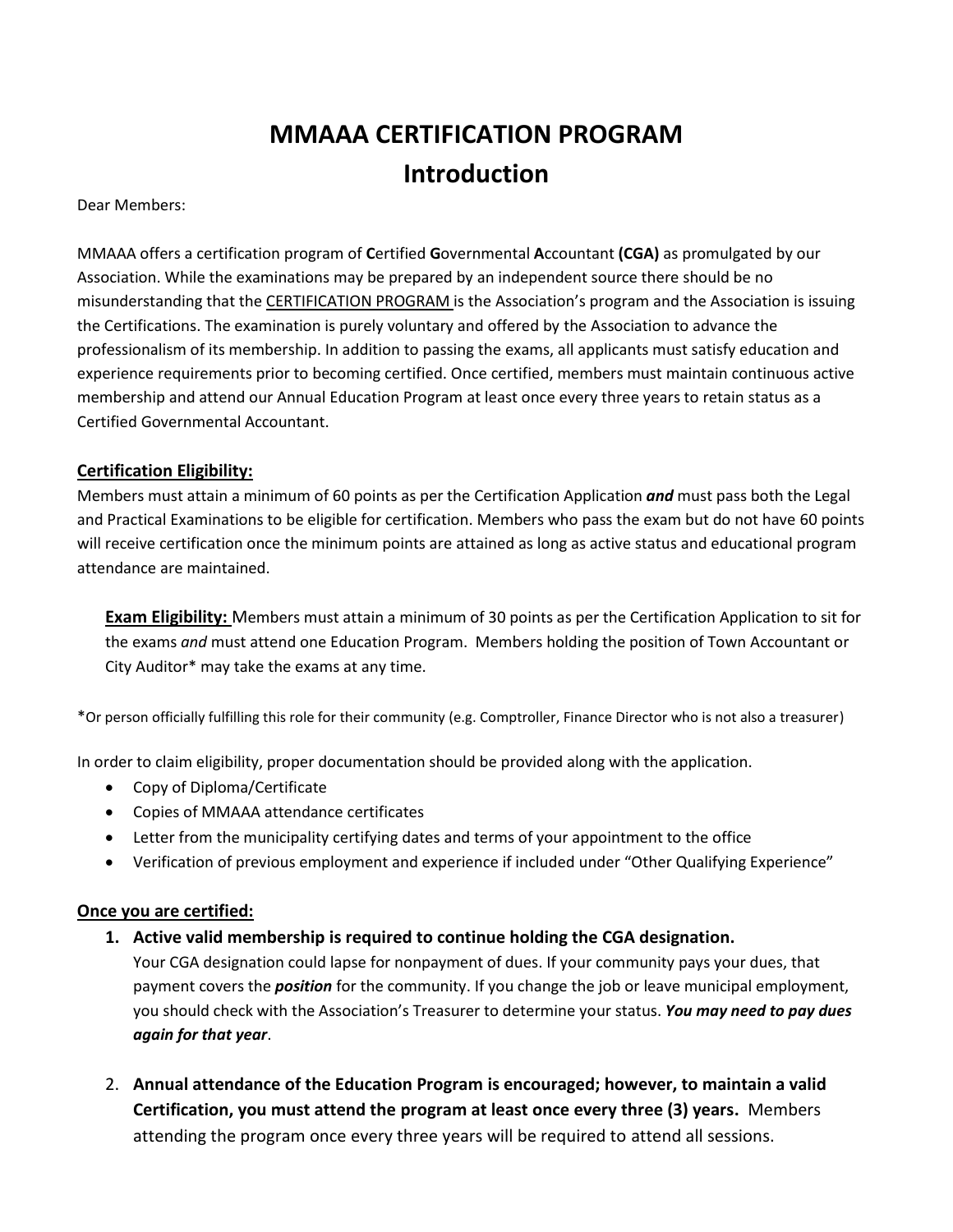## **Examination Request Guidelines**

#### **PRE-REGISTRATION IS REQUIRED BY MARCH 6, 2020 TO TAKE EXAMS**.

Please complete the two forms on the following pages. If you have previously submitted the Certification Application and all required documents, you only need to complete the Request to take Exam form.

There is no extra exam fee for the members who are attending the Education Program. If you are not attending the education program this year and are only taking the exam(s), there is a \$30 exam fee. Checks made payable to: MMAAA

Donna Walsh, Treasurer, P.O box 982, Tewksbury, MA 01876

LEGAL EXAM: This 30-minute exam consists of 25 multiple choice questions. Each question is worth 4 points. Minimum passing grade is 72.

PRACTICAL EXAM: This 2 % hour exam consists of 10 problems worth 10 points each. Problems require specific journal entries and calculations. You may be required to prepare financial statements. Questions involving mathematical calculations must have an exact answer. Some problems allow for partial credit. Minimum passing grade is 70.

The following suggested topics are recommended for your review:

Recording Town Meeting or City Council Appropriations; Recording Tax Recap Sheet Items; Recording current year Cash Receipts and Disbursements; Recording Tax Titles and Tax Possessions; Recording Departmental Committed Bills and associated Cash Receipts, Refunds and Abatements; Recording Loans Authorized and Bond Anticipation Notes; Recording Year End Adjusting and Closing Entries; Recording Year End Accruals and Opening Reversal Entries; General Account Classification by title - Asset, Liability, or Fund Balance; Recording Journal Entries for Capital Projects; Journal Entries for Receivables; Journal Entries for Transfers Between Funds; Calculation of Available Funds (Free Cash); Reconciliation of Cash – by Treasurer and Auditor/Accountant; Calculation of Principal and Interest Payments on Long-Term Bond Issues

#### **IMPORTANT REMINDERS:**

#### DURING THE EXAM:

Pens/Pencils and non-programmable business calculators will be allowed during the exam. No other materials/books/papers will be allowed on the table. All cell phones and electronic devices, other than calculators, must be turned off during the exam. **Please note that smartphones and other similar devices cannot be used as calculators for the exams.**

#### AFTER THE EXAM:

You can expect to get your exam results via email around the first week of May. If you do not pass the exam you may retake it the following year. If you pass one exam you will retain conditional credit for a period of three (3) years from the date of taking.

To maintain the CGA certificate, you must be an active member and attend education program at least once every three years. Any question regarding these forms should be directed to the members of the Certification Committee. [www.mmaaa.com](file:///C:/Users/jcronin/AppData/Local/Microsoft/Windows/Temporary%20Internet%20Files/Content.Outlook/YBCZZHTD/www.mmaaa.com)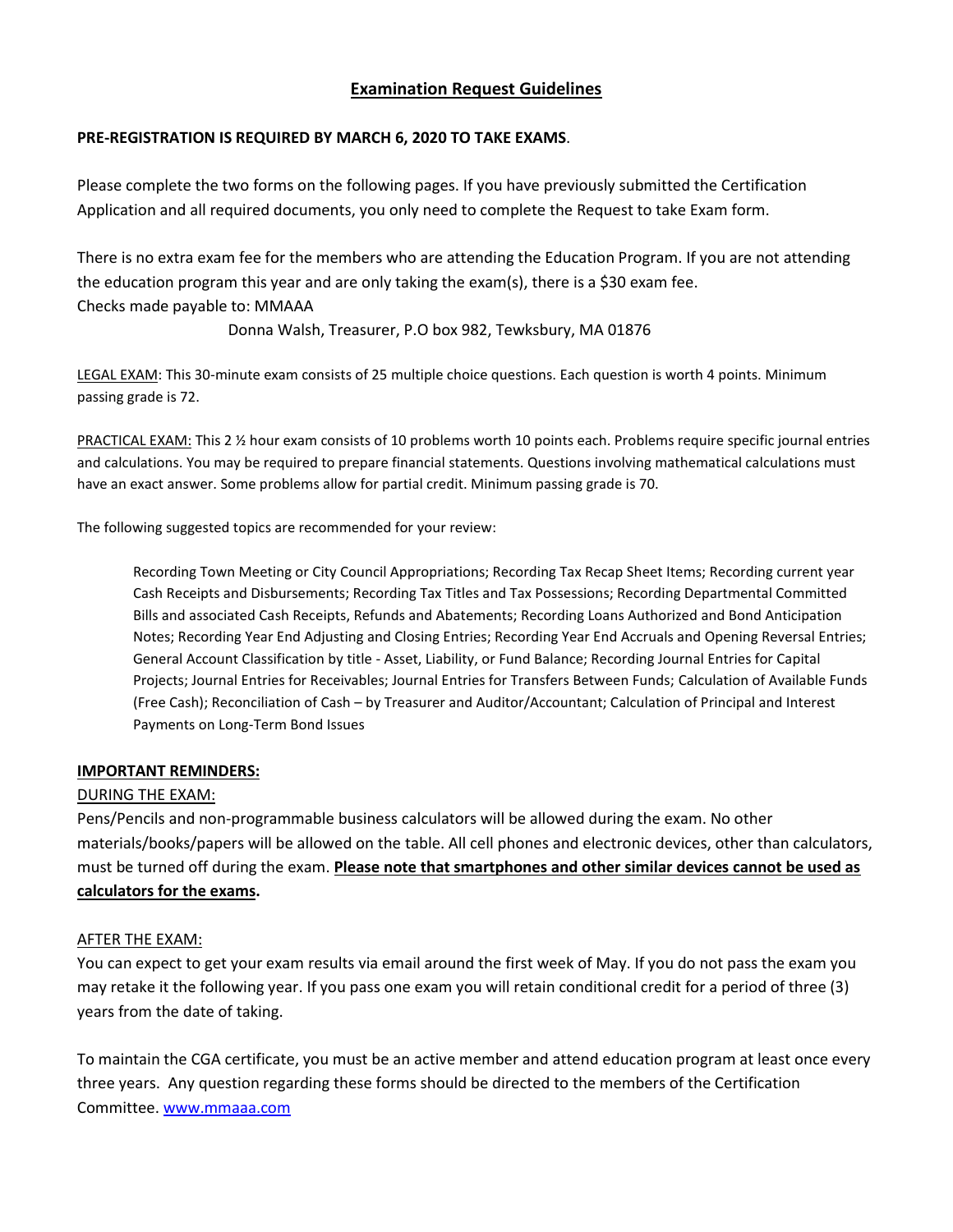# **2020 REQUEST TO TAKE EXAMINATION(S)**

## **\*\*\* PRE-REGISTRATION IS REQUIRED BY MARCH 6, 2020 TO TAKE EXAMS** \*\*\*

Please check the exams you wish to take and return via EMAIL (PREFERRED) OR via FAX No later than FRIDAY, MARCH 6, 2020 TO:

> Wendy Nightingale (508) 230-0563 Phone Finance Director/Town Accountant (508) 230-0569 Fax Town of Easton Email[: wnightingale@easton.ma.us](mailto:wnightingale@easton.ma.us)

**\*\* All requests to take the exam will be acknowledged by email confirmation. If you do not receive a confirmation, please contact Wendy Nightingale via email. REQUESTS RECEIVED AFTER MARCH 6TH WILL BE DENIED. Please bring the exam acknowledgement with you at the time of the exam.**

I AM ELIGIBLE FOR THE EXAM (Please check one):

I am a Town Accountant or City Auditor or hold a position that fulfills this role

I have AT LEAST 30 POINTS as per the attached Application for Certification

PLEASE CHECK THE EXAMINATION(S) YOU ARE REGISTERING FOR:

LEGAL \_\_\_\_\_\_\_\_\_\_\_\_

PRACTICAL \_\_\_\_\_\_\_\_\_\_\_\_

I HAVE READ AND UNDERSTOOD THE EXAMINATION GUIDELINES. I WISH TO REGISTER FOR THE EXAMINATION(S) CHECKED ABOVE.

NAME/TITLE DATE

\_\_\_\_\_\_\_\_\_\_\_\_\_\_\_\_\_\_\_\_\_\_\_\_\_\_\_\_\_\_\_\_\_\_\_ \_\_\_\_\_\_\_\_\_\_\_\_\_\_\_\_\_\_\_\_ \_\_\_\_\_\_\_\_\_\_\_\_\_\_\_\_\_\_\_\_\_\_\_\_\_\_\_\_\_\_\_\_\_\_\_\_\_\_\_ SIGNATURE MUNICIPALITY E-MAIL

 $\overline{\phantom{a}}$  , and the set of the set of the set of the set of the set of the set of the set of the set of the set of the set of the set of the set of the set of the set of the set of the set of the set of the set of the s